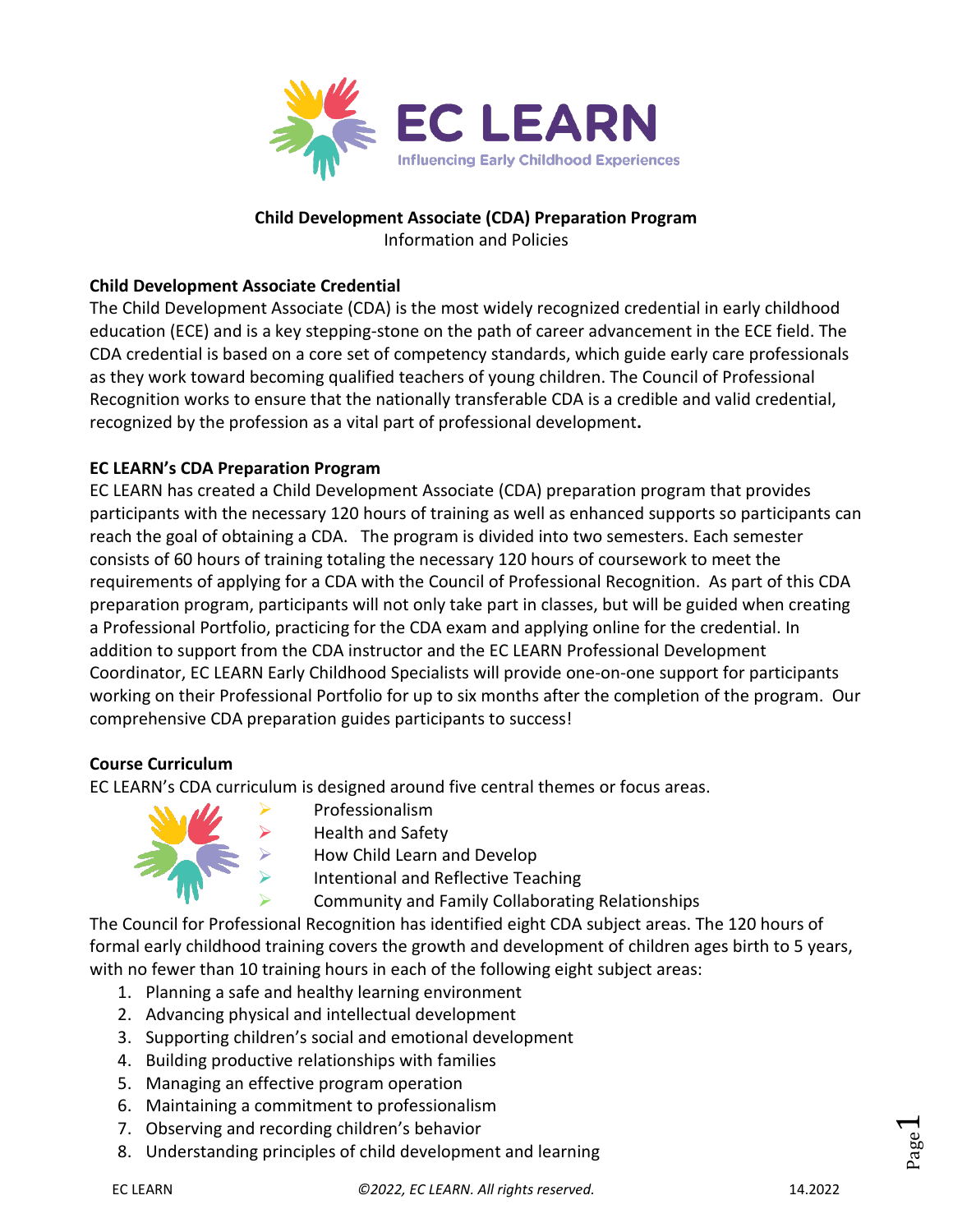In the first semester, the 60 hours of training is designed to meet the requirements of the Kentucky Division of Child Care and gain a Kentucky credential - Commonwealth Child Care Credential (CCCC). The Commonwealth Child Care Credential, awarded by the Cabinet for Families and Children and the Office of Early Childhood Development, is recognized in the state of Kentucky as an entry-level certificate.

In the second semester the 60 hours of training builds off the first semester and dives deeper into the five curriculum themes. Program participants put the knowledge they have gained into practice as they learn how to support best practice in their environment.

## **Delivery Method**

EC LEARN CDA Preparation Program uses a hybrid model involving both in-person and virtual classes. Our CDA preparation program is divided into 40 sessions – 20 each semester. Each semester will be made up of 16 virtual sessions and four in-person sessions. Participants will be awarded three clock training hours for each session. For virtual sessions, participants will complete and turn in a preassignment prior to attending a 2-hour Zoom session. In-person classes will be three hours in length and will take place at a location in Northern Kentucky.

Canvas is a web-based learning management system, or LMS. It is used by EC LEARN staff and CDA instructors to manage the EC LEARN CDA preparation program course learning materials and to communicate with participants in the program. Participants will use Canvas to access learning materials, manage coursework and assignment due dates, submit assignments as well as to communicate with their instructor and other EC LEARN support staff.

#### **Cost of the EC LEARN CDA Preparation Program**

At EC LEARN we value providing a comprehensive program involving 120 hours of coursework along with enhanced supports including personal coaching to help participants succeed in obtaining a CDA. We also realize that our program needs to be affordable for participants. Therefore, EC LEARN is continually working with a variety of community partners to help fund and subsidize the program. There are several funding options available to participants who are currently in the field of early childhood care and education or hope to be in the future.

For those currently in the field of early childhood care and education:

• Non-College Scholarship Program

If you meet the requirements of this scholarship from the state of Kentucky, your coursework will be paid for in full.

An applicant MUST:

- o Be a Kentucky resident and U.S. citizen, national, or permanent resident.
- $\circ$  Be employed at least 20 hours weekly in a participating early childhood facility
- o Not be eligible to receive state or federal training funds through Head Start, a public preschool program, or First Steps.
- $\circ$  Agree to a service commitment based on the credential pursued (see Service Commitment on info sheet).
- o Complete an application for each 60 hours of instruction and submit the application by the deadline to the Early Care and Education Coach.

The scholarship amounts awarded to an eligible applicant are \$500.00 for the CCCC (Semester 1) and \$500.00 for the CDA (Semester 2). Funds are not to exceed \$1,000.00. The scholarship funds are paid directly to EC LEARN. For more information about this scholarship, see Non-College Scholarship Program information form.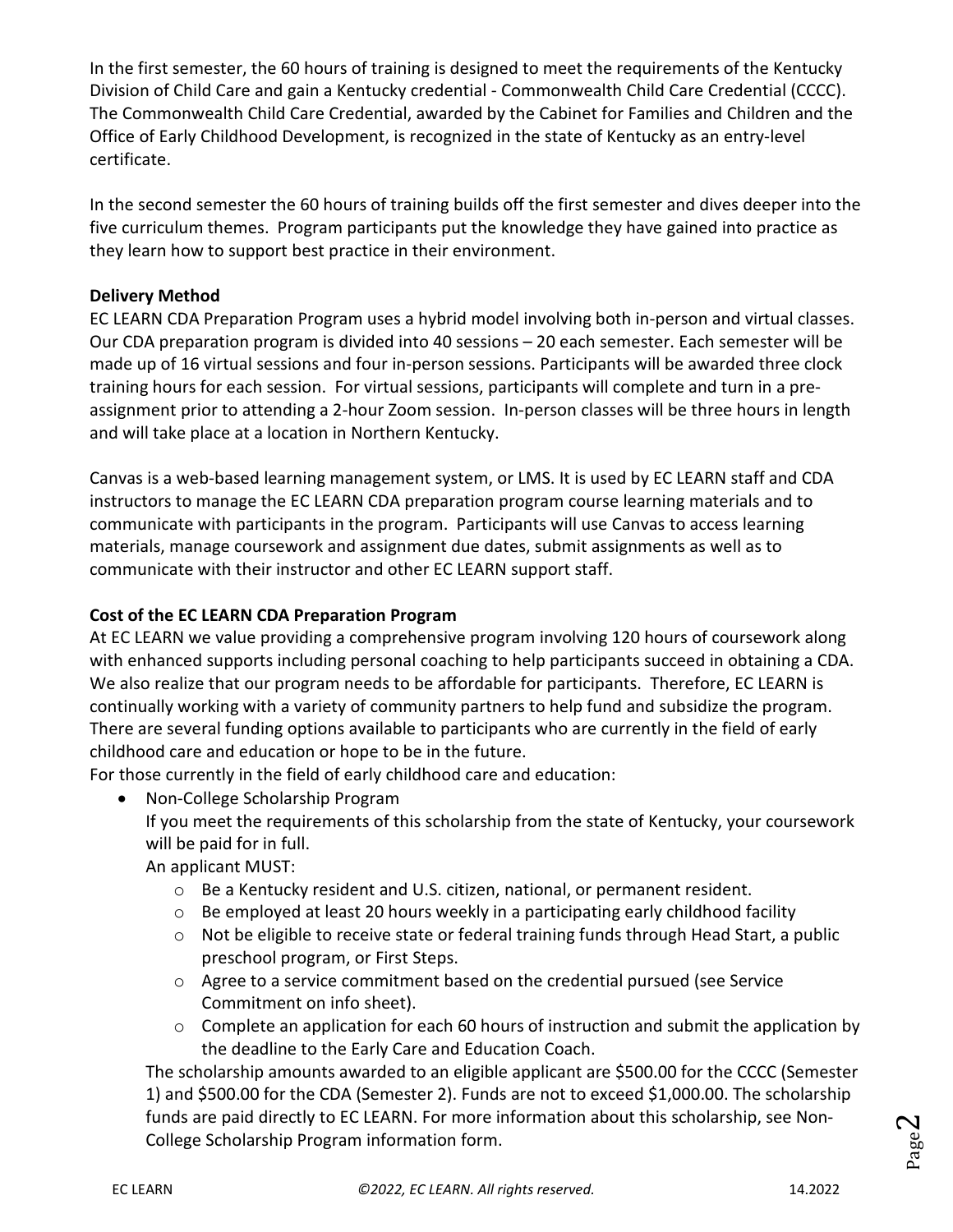For those participants who are not currently in the field of early education and care but hope to be in the future:

- EC LEARN collaborates with the Northern Kentucky Area Development District (NKADD) Workforce Development Project and participants may qualify for funding from the Workforce Innovation and Opportunity Act (WIOA).
- EC LEARN is also an approved agency on the Kentucky Eligible Trainer Provider List which may also lead to funding for participants.

Other funding options:

• EC LEARN CDA Scholarship

EC LEARN received a grant from the Skyline Community Fund towards our CDA program. Participants who do not have access to other funding to cover the cost of tuition for the EC LEARN CDA Preparation Program may qualify for a partial or full scholarship from these funds.

• Self-Pay

If a participant is not eligible for the above funding then self-pay is an option. Participants will pay \$1,000 directly to EC LEARN. EC LEARN will work with the participant to come up with a manageable payment plan and a written agreement with EC LEARN will be signed by the participant. Payments can be made in full prior to the first CDA session or in payments throughout the two semesters.

# *Payments must be made on time as stated in the agreement for participants to receive credit for the coursework.*

# **Textbooks and Supplies**

- **•** Essentials textbook,  $2^{nd}$  Edition  $*$
- CDA Competency Standard book (specific to the participants age group Infant-Toddlers, Preschoolers or Family Child Care editions available) \*

These books need to be purchased at the beginning of the CDA Preparation Program and will be used in both the first and second semester.

- \* *You can purchase both textbooks directly from EC LEARN for a total of \$90.*
- Two, 2-inch binders (one for participants coursework and one for a Professional Portfolio which participants will create throughout the program)
- Participants will receive electronic copies of program handouts for each of the five focus areas throughout both semesters. We recommend participants print these packets to reference and add notes to throughout each session

# **Online CDA Application Fee**

When participants complete the coursework, there is a cost of \$425 which is due in full when applying online at the Council for Professional Recognition. Participants may be eligible for a Kentucky mini-grant to cover this cost.

# **Attendance**

Attendance at each session is required to obtain the 120 hours of training necessary to apply for your CDA. Attendance is also important because each session builds on the content of previous sessions. However, we understand that life happens, and you may need to miss a class. Please notify your instructor by phone, email, or social media if you will not be at a session. If a participant misses a class, he or she will need to make up the coursework (see below for details). *Participants who miss three classes within a semester of the program will be asked to meet with their CDA instructor and the EC LEARN staff to discuss their commitment to the program and to plan for reengagement.*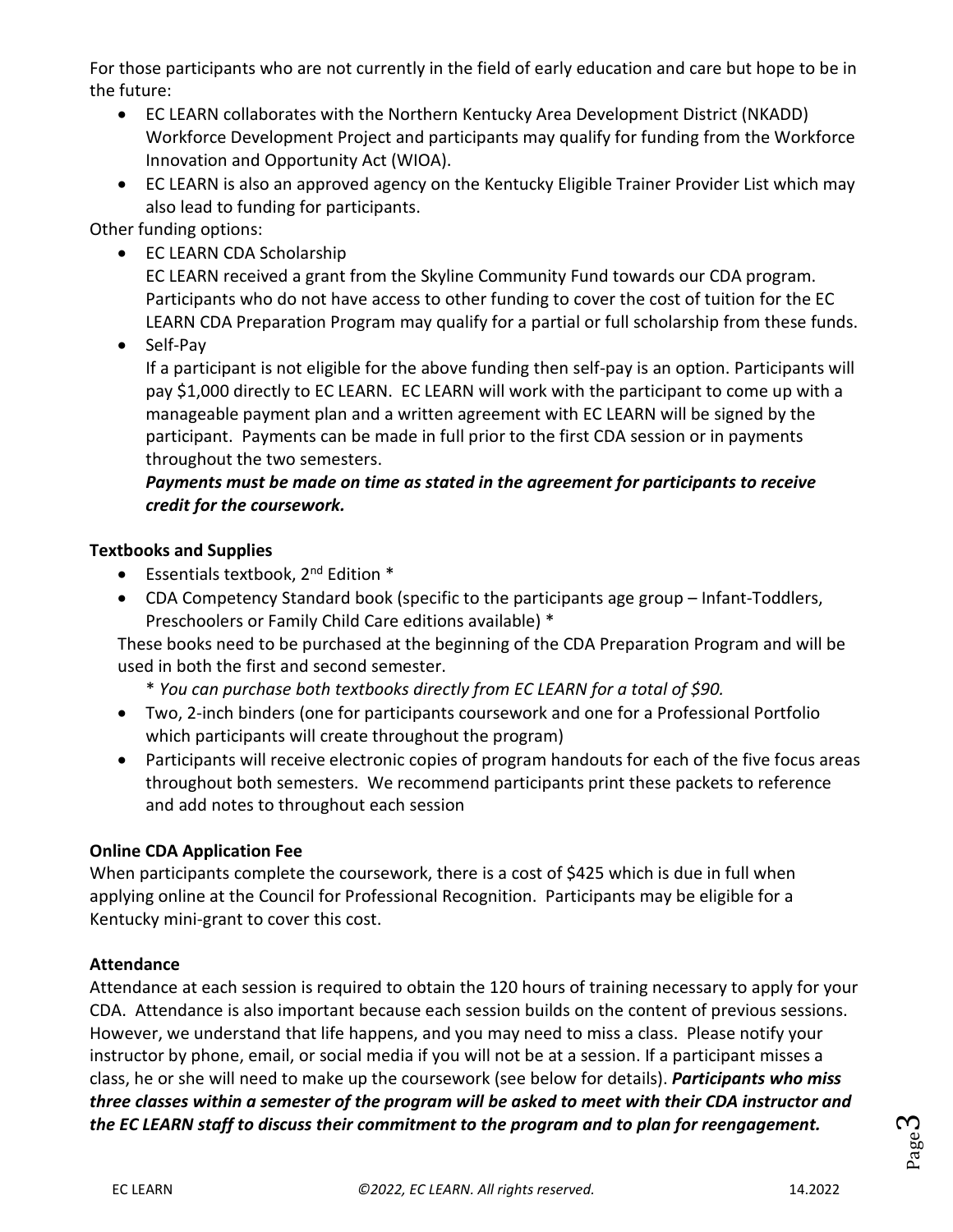Partial credit for a session will not be given. To receive the necessary 3-hours of credit for a virtual CDA session, participants must do the following:

- Complete the pre-assignment and return it to the instructor **before** the Zoom session
- Join the virtual Zoom CDA session for the **entire time** it is scheduled

## **Making Up Missed Sessions**

If a participant misses a session completely or does not meet the requirements to get credit for a session (did not turn in pre-assignment before the beginning of class or did not attend the entire 2 hour zoom session) they will need to complete a make-up independent study. The cost of a make-up independent study is \$20.

- Independent studies have been created for each of the 40 CDA courses. If a participant does not attend a class, an independent study will assigned in Canvas.
- When payment is submitted and the completed work is submitted in Canvas, the work will be graded and credit for the missed session will be entered into ECE-TRIS.
- It is important to complete make-up work in a timely manner. We suggest completing and returning make-up work within two weeks of receiving it as content for sessions builds on prior session content.

#### **Cancellation**

If a class is cancelled, the CDA instructor and/or an EC LEARN staff member will inform participants of the cancellation. It is important to update phone numbers or emails if there are any changes. CDA Participants will use Canvas as the main way to communicate. An announcement will be posted if a session is cancelled and an email will be sent to all participants.

#### **Expected Professional Behavior**

Respect for yourself, classmates, the instructor, and the space is important to your success in this program. Disruptive, disrespectful, and unprofessional behavior will not be tolerated in this program. It interferes with teaching and learning. Among such behaviors are:

- Carrying on a conversation that interferes with the learning of others.
- Lack of participation or sleeping.
- Excessive talking.
- Leaving class to answer a ringing cellular telephone or beeper.
- Use of phone or text messaging during class.
- The presence of children or other individuals not enrolled in the class.
- Any sign of use of drugs or alcohol.

# **Students whose behaviors are deemed disruptive and unprofessional will be asked to remove themselves for the remainder of the session and will not receive credit.**

# **Weapons-free Workplace**

In order to ensure a safe environment for employees and visitors, EC LEARN prohibits the wearing, transporting, storage, or presence of firearms or other dangerous weapons in our facilities or on our property including anywhere that company business is conducted, such as vendor or client locations, restaurants and/or meeting places, EC LEARN event venues, and so forth. This policy is strictly enforced regardless of any license or permit that an individual may have which would otherwise authorize the individual to carry firearms or weapons.